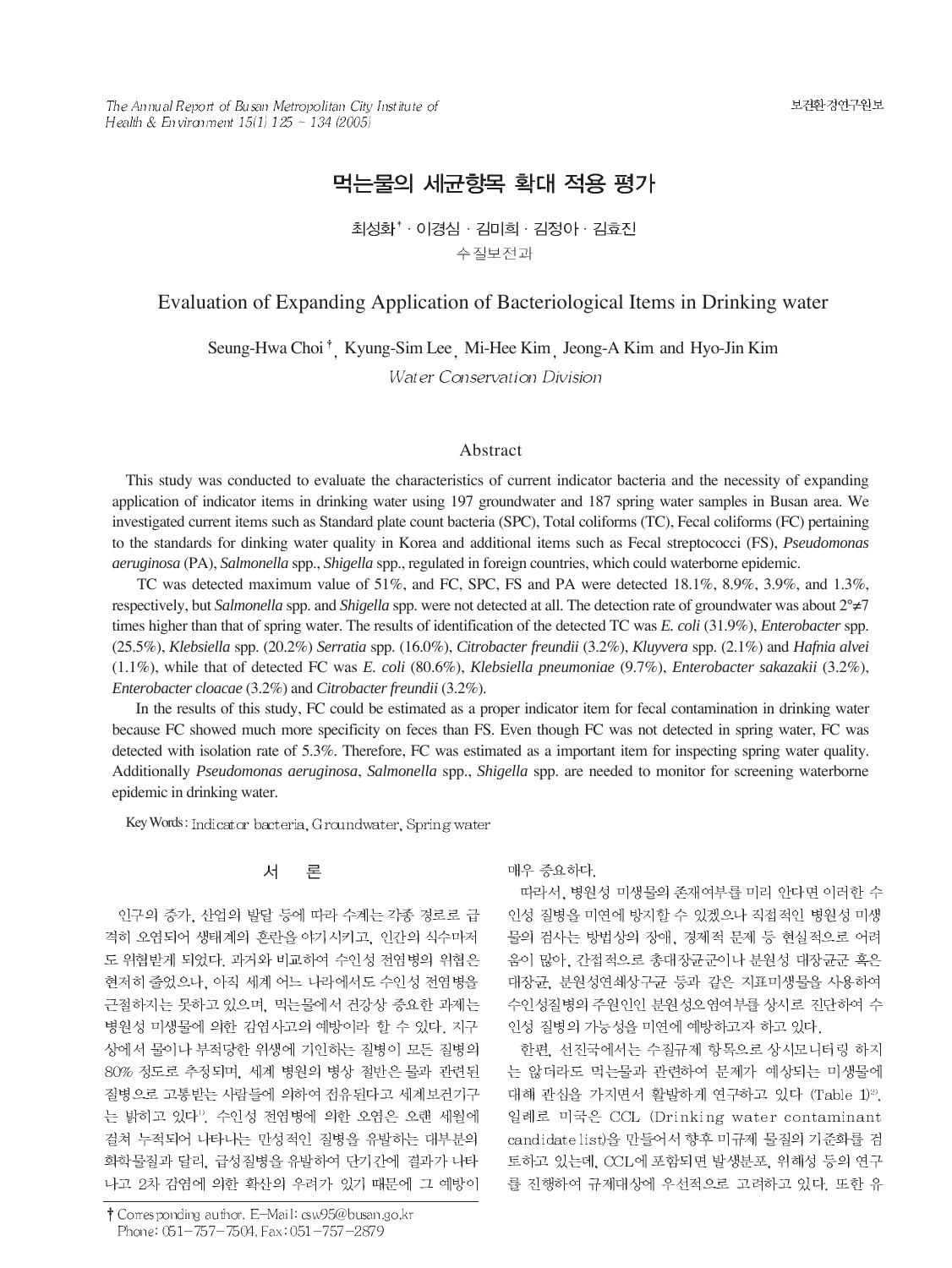#### 최성화 · 이경심 · 김미희 · 김정아 · 김효진

| <b>USEPA</b>             | <b>EU</b>                    | <b>AUSTRALIA</b>       |
|--------------------------|------------------------------|------------------------|
| Aeromonas hydrophila     | Salmonella                   | Aeromonas              |
| Mycobacterium avium      | Pathogenic staphylococci     | Campylobacter          |
| $intrac{el$ lulare (MAC) | Fecal bacteriophages         | Legionella             |
| Helicobacterpylori       | Enteroviruses                | Klebsiella             |
| Acanthamoeba             | Parasite                     | Mycobacterium          |
| Microspori da            | Algae                        | Pseudomonas aeruginosa |
| Adenoviruses             | Animal cul es (worms-la rva) | Salmonella             |
| Calciviruses             |                              | Shigella               |
| Coxsaki evi rus es       |                              | Vibrio                 |
| Cyanobacteria, toxin     |                              | Yersinia               |
|                          |                              | Acanthamoeba           |
|                          |                              | Cryptosporidium        |
|                          |                              | Giardia                |
|                          |                              | Adenoviruses           |
|                          |                              | Enteroviruses          |
|                          |                              | Hepatitis viruses      |
|                          |                              | Norwalk viruses        |
|                          |                              | <i>Rotaviruses</i>     |
|                          |                              | Reoviruses             |
|                          |                              | Toxic algae            |

Table 1. Microbial items mainly managed by foreign countries

Table 2. Current microbial regulation of groundwater and spring water in Korea

| Parameter            | Groundwater              | Spring water     |
|----------------------|--------------------------|------------------|
| Standard plate count | below 100 CFU'/mL        | below 100 CFU/mL |
| Total coliforms      | $ND^2/100mL$             | ND/100mL         |
| Fecal coliforms      | ND/100mL                 | ND/100mL         |
| Escherichia coli     | ND/100mL                 | ND/100mL         |
| Yersinia spp.        | $\overline{\phantom{a}}$ | ND/2L            |

<sup>11</sup> Colony forming unit.  $\degree$  Not detectable.

럽연합은 구체적인 기준이 없더라도 법령 내에 위해한 병원체 가 없을 것을 수질요건으로 명시하여 지속적인 관심을 갖도록 하고 있다. 호주에서도 규제 및 모니터링 항목에는 대장균군 류만이 포함되어 있으나, 미생물에 대하여 세균, 원생동물, 독성조류, 바이러스로 구분하여 호주 먹는물 지침 (Australian Drinking Water Guidelines)에 포함시켜 관리하고 있다.

이에 반해 현재 국내에서는 먹는물의 음용여부를 결정하는 미생물항목은 일반세균과 총대장균군, 분원성대장균군 혹은 대장균을 주로 규정하여 관리하고 있으나 (Table 2)32, 수환경 오염의 심화와 분석기술의 발달로 과거에는 알려지지 않은 새 로운 수인성 질병에 노출되고, 지금의 주요 지표 세균 만으로 는 병원균으로부터의 안전성과 일치한다고 볼 수는 없다. 서울 시에서 상수 원수 및 정수, 그리고 배급수관망을 거친 상수도 계통에서 먹는물의 세균학적 수질감시를 강화하고 적정 관리 를 위한 세균 현황파악을 위해 현행 먹는물 수질기준 항목인 총대장균군과 일반세균 이외에 서울시 감시항목으로 관리되고 있는 분원성대장균군 및 분원성연쇄상구균과 97년부터 서울

시에서 연구해온 저온일반세균, 아황산환원혐기성포자형성균, 여시니아균, 레지오넬라균 그리고 신규항목으로 대장균을 추 가하여 분포조사를 실시한 바 있다<sup>4</sup>. 그러나, 실제로 시민다수 가 별다른 처리시설을 갖추지 않은 지하수나 약수터수를 믿고 음용하고 있지만 이러한 시설들에 대한 세균학적 분석이나 지 표세균 검증에 관한 문헌이 거의 없는 실정이다.

따라서, 본 연구는 부산시민 다수가 이용하는 관내 민방위비 상급수시설 등의 지하수 및 약수터수에 대하여 현재 국내 수질 기준에서 규정하고 있는 일반세균 (Standard plate count), 총대장균군 (Total coliforms), 분원성대장균군 (Fecal coliforms) 항목과 외국의 현행 수질기준 항목이나 수인성질 병과 관련하여 문제가 예상되는 항목인 분원성연쇄상구균 (Fecal streptococci), 녹농균 (Pseudomonas aeruginosa), 살모넬라 (Salmonella spp.), 쉬겔라균 (Shigella spp.)에 대 한 조사를 실시하여 현재 규정하고 있는 지표세균에 대한 특성 비교와 아울러 미생물 감시항목 및 수질기준 확대 적용 필요성 에 대해 고찰하였으며 향후 관련 규정 개정 시에 기초 자료로 활용될 수 있을 것으로 기대한다.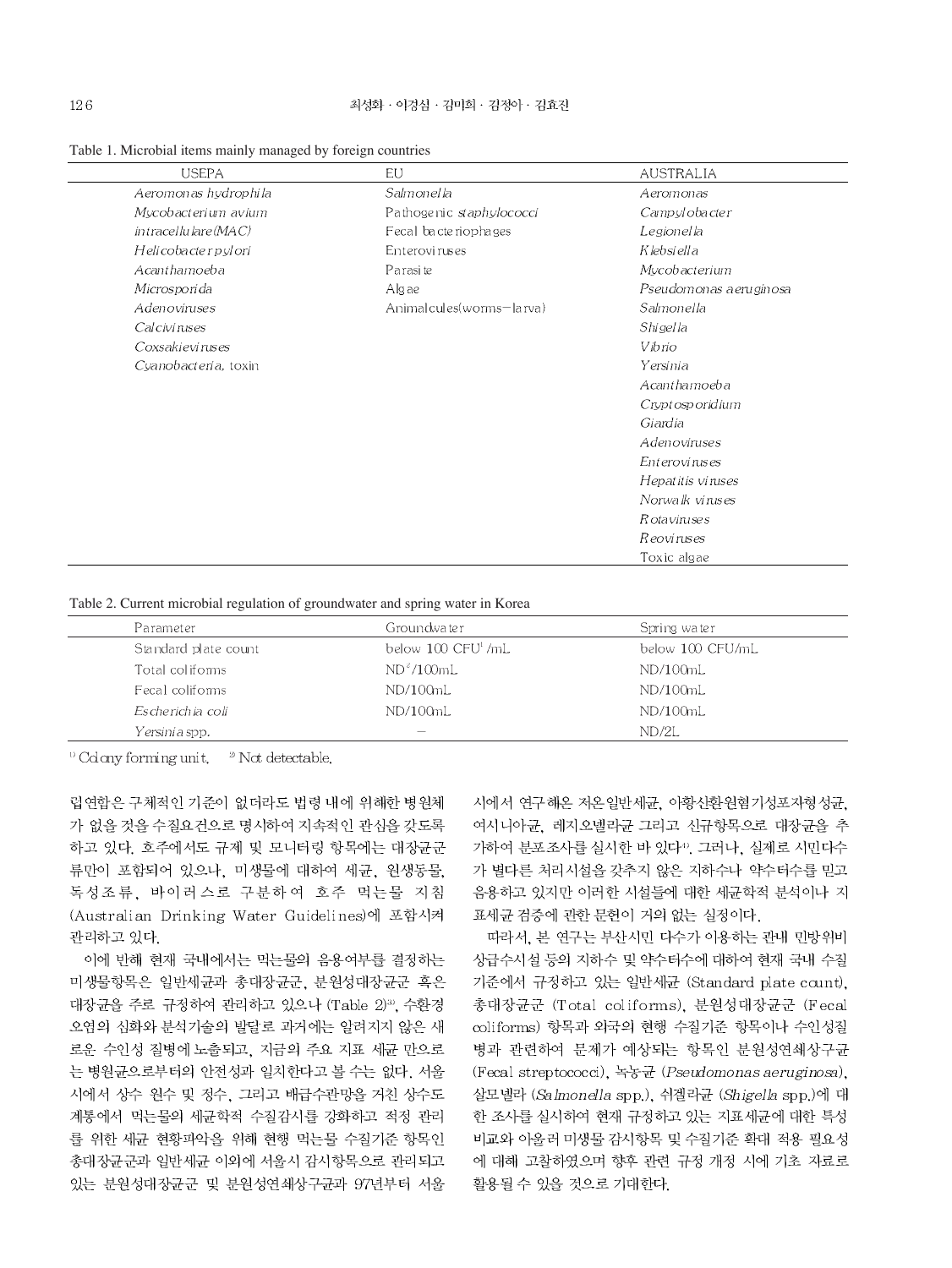### 연구재료

2005년 4월부터 9월까지 부산 시내 민방위비상급수 등 지 하수 197건과 약수터수 187건을 사용하였다.

### 균의 검출 및 확인 동정시험

균의 검출 및 확인시험은 먹는물수질오염공정시험방법<sup>5</sup>, Standard Method<sup>60</sup>에 따라 실시하였다.

### 일반세균 (Standard Plate Count)

적당한 농도 (1mL당 세균수가 30-300개로 추정될 수 있는 농도)로 회석한 검수를 1mL 씩 각 페트리접시 2매씩 넣고 미 리 멸균시켜 45±0.5℃로 유지시킨 plate count agar (Difco)를 10~12mL씩 분주하여 검수가 잘 혼합되도록 좌우 로 회전 시킨후 35±0.5℃ 48±2시간 배양하여 형성된 집락 을 계수하였다.

### 총대장균군 (Total Coliforms)

2배 농후젖당배지 (Difco) 10mL씩 들어있는 중시험관 10개 에 검수 10mL씩 접종하여 35±0.5℃ 48±2 배양한 다음 가 스가 발생한 것에 대해 1백금이씩 취하여 brilliant green lactose broth (BGLB, Merck) 10mL씩 들어있는 시험관에 접종하여 35±0.5℃ 48±3시간 배양하여 가스가 생성된 것을 양성으로 하였다.

#### 분원성대장균군 (Fecal coliforms)

총대장균군 추정시험에서 가스가 발생하였거나 증식이 많은 시험관 또는 산을 생성한 모든 시험관에 대하여 1백금이를 취 하여 EC broth (Merck)가 든 시험관에 이식한 후 44.5±0.2 ℃ 24±2시간 배양하여 가스발생이 있는 것을 분원성대장균 군 양성으로 판정하였다.

함 등 의 방법에 따라 총대장균군과 분원성대장균군은 양성 으로 판명된 brilliant green lactose broth (BGLB, Merck) 와 EC broth (Merck)에서 1백금이씩 취하여 eosin methyleneblue lactose agar (EMB agar, Merck)에서 lactose를 분해한 집락을 선택하여, tryptic soy agar (TSA, Difco) 배지에서 단일 균으로 순수 분리하여 API 20E kit (bioMerieux)를 사용하여 종까지 동정하였다.

#### 분원성연쇄상구균 (Fecal streptococci)

검수 50mL씩을 5개의 3배 농후 azid dextrose broth (Merck)가 25mL씩 들어있는 대시험관에 접종시킨 다음 35 ±0.5℃ 48±3까지 배양하여 배지의 혼탁 유무를 관찰하고 혼 탁한 시험관으로부터 1백금이씩 취하여 파이자 장구균 선택 한천배지에 획선 이식하여 35±0.5℃ 24±2시간 배양한 후 갈색의 테두리가 있는 흑갈색의 집락이 형성된 것을 추가 확인 시험을 위해 6.5% NaCl이 포함된 brain heart infusion broth (Difco)에 옮겨 45°C에서 24±2시간 배양하였다. 종명 동정을 위해 tryptic soy agar (TSA, Difco)에서 단일 균으 로 순수 분리배양하여 API 20 STREP kit (bioMerieux)를 이용하여 최종 동정하였다.

#### 녹농균 (Pseudomonas aeruginosa)

검수 50mL씩을 5개의 3배 농후 아스파라진배지 (Sigma) 가 25mL씩 들어있는 대시험관에 접종시킨 다음 35±0.5℃ 48 ± 3시간 까지 배양하여 자외선 (365nm부근)을 조사해서 녹색 형광이 나타나는 것을 추정시험 양성으로 하고 상층부에 서 백금이로 3회 취하여 각각 아세트아미드 한천사면배지에 골고루 이식하여 35±0.5℃ 24-36시간 배양하여 1개의 시험 관이라도 적자색을 나타내는 것으로 확정시험 양성으로 판정 하고 tryptic soy agar (TSA, Difco)에서 41.5±0.5℃ 48시 간 배양하여 성장여부를 관찰하고 그람염색, API 20 NE kit (bioMerieux)를 이용하여 최종 동정하였다.

### 살모넬라 (Salmonella spp.) 및 쉬겔라 (Shigella spp.)

검수 50mL씩을 3배 농후 selenite enrichment broth (Merck)가 25mL씩 들어있는 시험관 5개에 접종하여 37°C 18~24시간 배양한 후 살모넬라는 비스무스 한천 선택배지에, 쉬겔라는 XLD한천선택배지 (Merck)에 획선접종하여 35℃에 서 24시간 배양 후 집락을 관찰하고 48시간후 재관찰하여 가 장자리에 하얀테를 두른 검고 반짝이는 집락 혹은 녹색집락이 생성된 것을 API 20 E kit를 이용하여 최종 동정하였다.

### 결과 및 고찰

#### 지표세균의 분포 및 분리 특성

먹는물 수질에 대한 지표미생물을 평가하기 위해 부산시내 지하수 197건, 약수터수 187건, 총 384건 대한 일반세균, 총대 장균군, 분원성대장균군, 분원성연쇄상구균, 녹농균, 살모넬라 및 쉬겔라에 대한 균 분리 결과는 Table 3과 같았다. 세균 중 총대장균군의 검출율이 51.0%로 가장 높았으며 분원성대장균 군이 18.1%, 일반세균이 8.9%, 그 외 분원성연쇄상구균, 녹농 균이 3.9% 1.3% 순이었으며 살모넬라, 쉬겔라는 전지점 불검 출이었다. 지하수와 약수터수의 경우 일반세균은 9.6%와 8.0% 이고 녹농균은 1.0%와 1.6%로 비슷하였으나. 총대장균군은 36.0%와 66.3%, 분원성대장균군은 11.2%와 25.1%, 분원성연 쇄상구균은 1.0%와 7.0%로 나타나. 지하수에 비해 약수터수의 검출률이 2~7배 정도 높게 나타나 (Fig. 1), 지하수에 비해 지 표수인 약수터수의 미생물 오염 요인이 많음을 시사하였다.

### 일반세균 (Standard plate count: SPC)

주요 지표세균인 일반세균은 물 속의 일반적인 세균농도의 측정에 사용되나 물 속에 있는 모든 세균을 나타내는 것이 아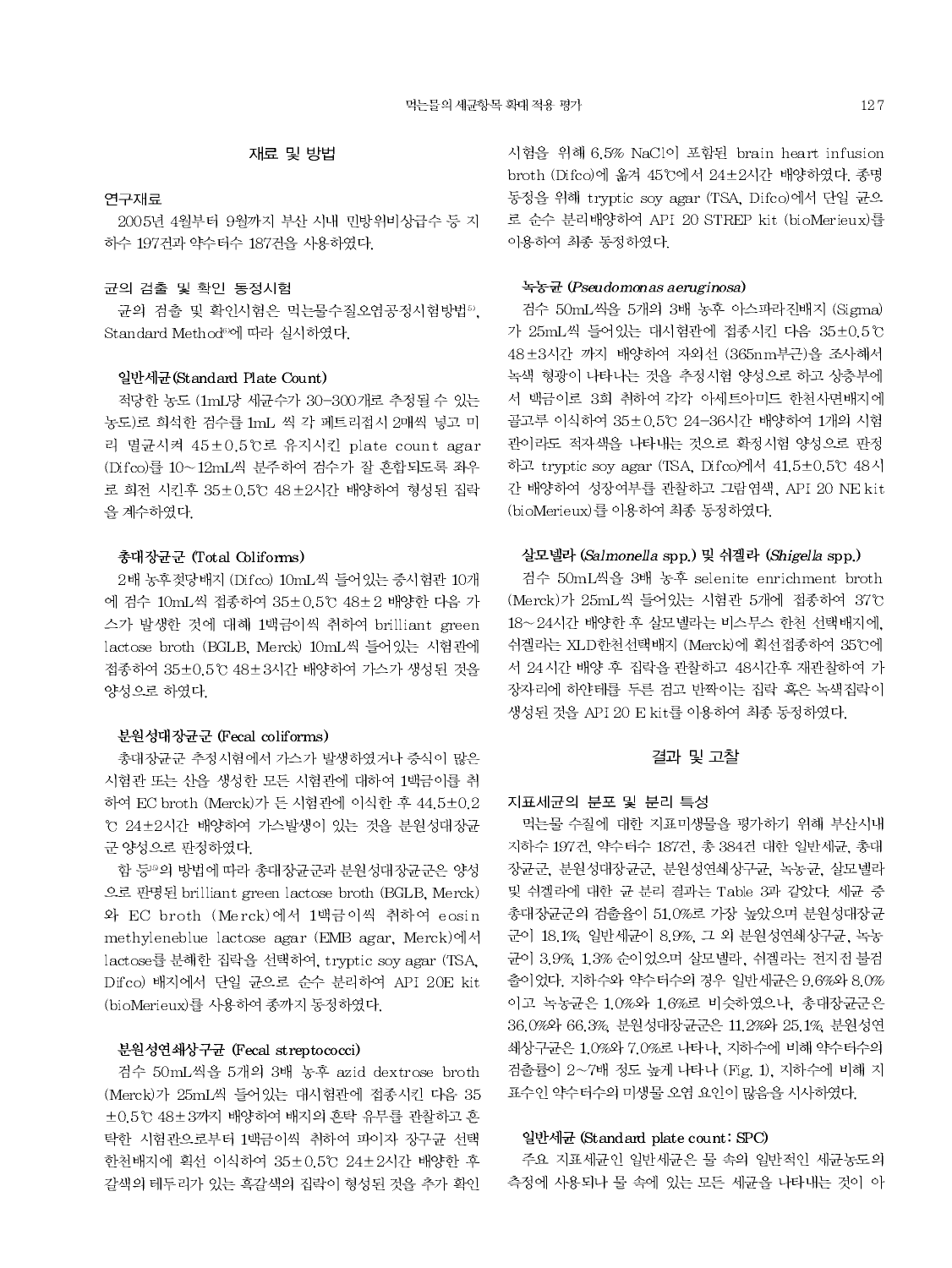|              |                |                  |           |          | $\mathbb N$ o. $(\%)$ of isolates |        |        |       |
|--------------|----------------|------------------|-----------|----------|-----------------------------------|--------|--------|-------|
| Source       | No. of samples | SPC <sup>1</sup> | TC.       | FC.      | FS                                | РA     | Sal.   | Shi.  |
| Ground water | 197            | 19(9.6)          | 71(36.0)  | 22(11.2) | 2(1.0)                            | 2(1.0) | O(0.0) | (0.0) |
| Spring water | 187            | 15(8.0)          | 124(66.3) | 47(25.1) | 13(7.0)                           | 3(1.6) | O(0.0) | (0.0) |
| $Total (\%)$ | 384            | 34(8.9)          | 195(51.0) | 69(18.1) | 15(3.9)                           | 5(1.3) | O(O.O) | (0.0) |

Table 3. Results of isolation of indicator bacteria

SPC, standard plate count; TC, total coliforms; FC, fecal coliforms; FS, fecal streptococci; PA, Peudomonas aeruginosa; Sal, Salmoella spp.; Shi, Shigella spp.



Fig. 1. Isolation rate of indicator bacteria in ground water and spring water.

\*SPC, standard plate count; TC, total coliforms FC. fecal coliforms; FS, fecal streptococci; PA, Pseudomonas aeruginosa, Sal, Salmoella spp., Shi, Shigella spp.

니라. 사용한 배지에서 일정 조건의 온도와 배양시간 동안 가 시화된 집락을 형성하며 증식할 수 있는 종속영양세균을 나타 내는 것이다". 어떠한 수계에나 대장균군보다 상대적으로 많 이 분포하며 특히 유기영양분이 많을 경우 높은 농도로 검출되 며, 일반적으로 병원성 세균이거나 분변성오염의 지표세균이 아니므로 그 자체로 건강상에 해를 끼치지 않으며 총대장균군 보다도 높은 염소저항성을 가진 것들이 있어 분변 오염 이외의 오염일 때에도 민감하게 반응하는 것이 많으므로 정수장에서 소독 효과를 확인할 수 있는 지표로 이용하고 있다<sup>8</sup>. 먹는물 수질기준에서는 1mL 당 100 CFU (colony forming unit) 이하로 규정하고 있는 바<sup>30</sup>, 본 시험에서는 대상 시료 총 384건 중 34건 (8.9%)이 기준을 초과하는 것으로 나타났다. 최소 0 에서 최대 8700 CFU까지 분포하였으며, 지하수에서 9.6%, 약수터수는 8.0% 만이 100 CFU 이상으로 부적합이었고, 지 하수는 61.4%. 약수터수에서는 44.4%가 10 CFU 이하로 가 장 많은 부분을 차지하는 것으로 나타났다 (Fig. 2).

또한, 총대장균군의 부적합율이 총 384건 중 195건 (51,0%) 인 것에 비해 일반세균 부적합율은 34건 (8.9%)으로 상대적으 로 낮았다. 그러나. 일반세균 부적합 중 지하수 7건 (46.7%). 약수터수 4건 (21.1%) 총 11건 (2.9%)에 대해서는 총대장균군 은 적합이었으나 일반세균만 부적합한 것으로 나타났고 (Fig. 3), 지하수 민방위비상급수시설 1개소에서 기회성병원균인 녹 농균을 직접 분리해낸 점 등을 미루어 볼 때, 일반세균은 일반 적인 위생지표로서 뿐만 아니라 총대장균군이 스트레스 등으 로 억제되었을 때 기회성병원균 등에 대한 보충적인 정보를 제 공할 수 있는 것으로 사료되었다.



Fig. 2. Comparison of standard plate count in groundwater and spring water.



Fig. 3. Comparison of standard plate count and total coliforms in groundwater and spring water.

## 총대장균군 (Total coliforms) 및 분원성대장균군 (Fecal coliforms)

총대장균군은 Escherichia, Enterobacter, Klebsiella, Citrobacter 속 등을 포함하는 가장 오래된 지표세균으로 거의 모든 나라의 수질 기준에 가장 보편적으로 사용되고 있으며, 가장 높은 검출율을 나타내어 큰 폭의 안전도를 제공한다는 점 에서 먹는물 처리수에서 중요한 지표세균으로 사용되고 있다. 장독성 E. coli와 같은 극소수 병원성 미생물을 이론적으로 포 함하나 실제 검출되는 총대장균군에 포함되어 있을 가능성은 상대적으로 희박하고, 항온동물의 장내에 서식하는 정상세균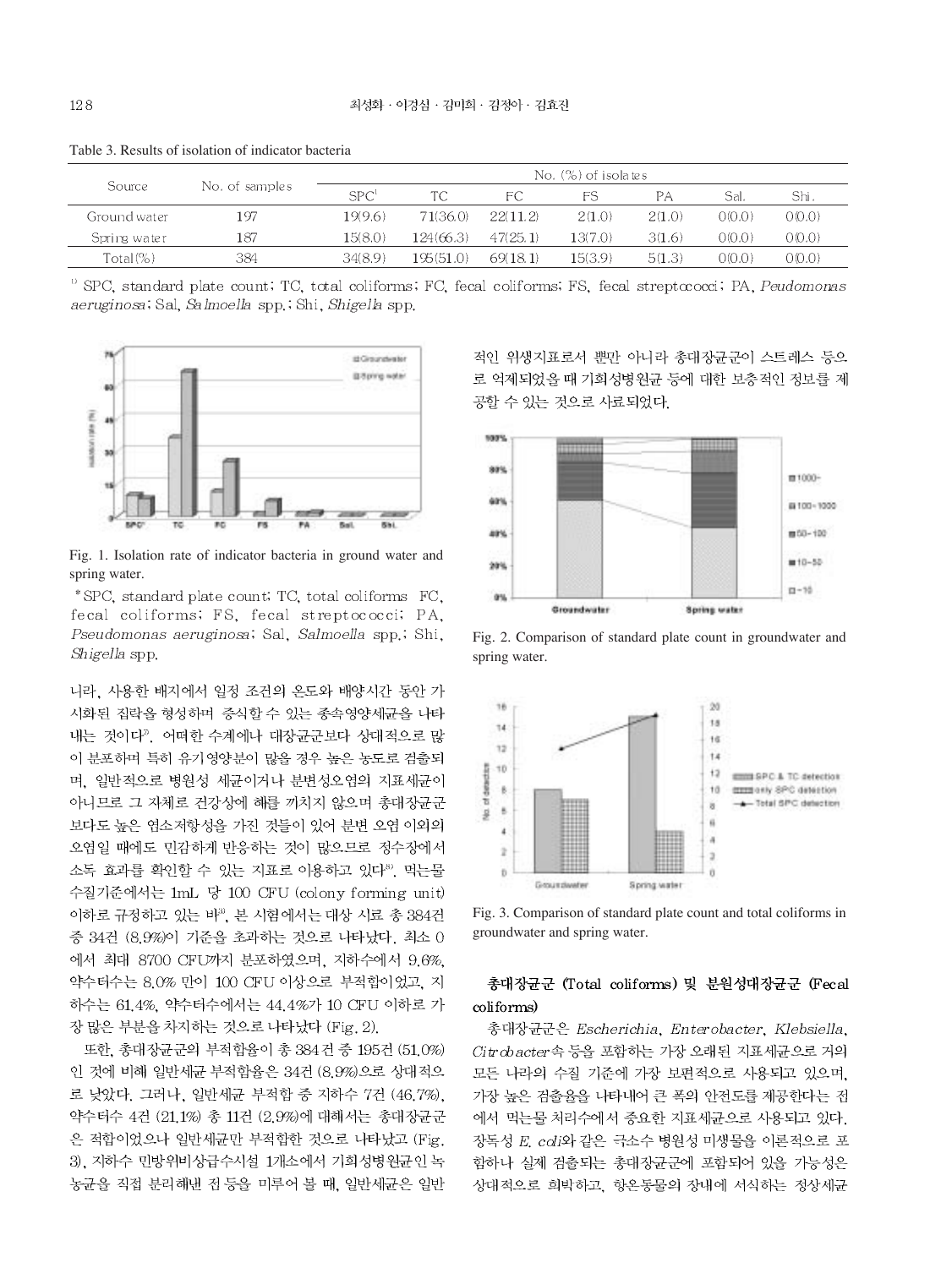총으로서 가정하수 및 오수, 축산폐수 등에 의한 오염 지표로 작용한다. 상대적으로 분원성대장균군은, 배양온도를 온혈동물 의 장내 임계 온도인 44.5±0.2℃로 높여서 자연환경에 있는 세균의 성장을 억제하면서 장내세균이 선택적으로 잘 자랄 수 있도록 함으로서 분변 오염 지표로서의 신뢰성을 높인다<sup>279</sup>.

본 연구에서 총대장균군과 분원성대장균군 시험결과 총 384건 중 각각 195건 (51.0%)과 69건 (18.1%)이 검출되었으 며 총대장균군이 지표세균 중 가장 높은 검출율을 보였고, 검 출된 총대장균군 195건 중 69건 (35.3%)만이 온혈동물의 분 변 등에 의한 오염을 암시하는 분원성대장균군이었다. 나머지 126건 (64.7%)은 비분원성이었으며, 지하수의 경우 총대장균 군 검출 71건 중 49건 (69.0%)이, 약수터수는 124건 중 77건 (62.1%)이 자연계에서 기인하는 비분원성을 나타내어 (Fig. 4). 총대장균군이 분원성대장균군에 비해 분변오염에 대한 결 정적인 판단의 근거를 제공하지는 못함을 보여주었다. 그러나. 지하수와 지표수인 약수터수 중 비분원성대장균군의 비율이 64.7%와 62.1%로 거의 비슷하게 나타난 것은 지하수의 경우, 깊은 지하수에서는 대체적으로 오염원의 유입이 적어 지하수 수질의 변동이 적지만, 얕은 지하수에서는 분변오염 이외에 빗 물 등의 영향으로 수질의 변동에 영향을 줄 수 있음®을 감안해 볼 때 지하수 및 약수터수에 대한 총대장균군 검사는 빗물 등 의 유입, 채수과정에서의 오염, 급수과정에 의한 오염 등을 검 증해 볼 수 있는 지표로서 가치가 있는 것으로 여겨진다.

총대장균군과 분원성대장균군이 지하수는 각각 36.0%와 11.2% 그리고, 약수터수는 66.3%과 25.1%의 검출율을 보임 에 따라 총대장균군이 분원성대장균군에 비해 3배 정도 검출 률이 높았다. 시료별로는 약수터수가 지하수에 비해 검출률이 2배 정도 높은 것은 송 등®이 약수터수는 빗물, 계곡수, 토양, 지질 등의 복합적인 환경요인에 영향을 받는다고 보고하였고, 실제로 본 시험 결과에서도 지표수인 약수터수가 세균 오염이 높음을 증명하여, 약수터수에 대한 미생물 감시가 보다 더 철 저해야 할 것으로 판단되었다.



Fig. 4. Comparison of Total coliforms and Fecal coliforms in groundwater and spring water.



분원성연쇄상구균은 총 15건 (3.9%)이 검출되었으며 시료별

로는 지하수에서 2건 (1.0%)이었으나 약수터수에서 13건 (7.0%)으로 약수터수에서 7배 정도 높은 비율로 검출되었다. 분원성연쇄상구균의 지표로서의 특징은 사람과 온혈동물의 분 비물에 고농도로 존재하고, 하수나 분비물에 오염된 환경에서 존재하며, 환경에서 재증식하지 않으며, 환경에서 유해물질에 대한 저항성이 대장균보다 강하고, 대부분의 온혈동물의 분변 에 분원성대장균군보다 더 많은 수로 존재한다는 것이다". 현 재 국내에서는 지하수나 약수터수에 대해 분원성연쇄상구균을 규제하고 있지는 않으나, 유럽에서는 먹는물, 자연수 등 수질 의 지표로서 분원성연쇄상구균을 널리 사용되고 있으며 WHO 도 자연수의 분원성오염 지표로서 분원성대장균군와 함께 권 장하고 있다. 따라서, 수돗물에 대한 막연한 불신으로 갈수록 지하수나 약수터수 인구가 증가하고 있고, 특히 지하수에 비해 약수터수 중 분원성연쇄상구균의 검출율이 7배 정도 높음을 감안해 볼 때 약수터수에 대해서는 분변 오염 지표세균으로서 의의가 있을 것으로 사료되었다.

#### 녹농균 (Pseudomonas aeruginosa)

녹농균은 식물, 곤충, 어류, 양서류, 파충류, 새, 포유류 등 자연계에 널리 분포하고 수분이 많은 환경에 흔히 존재하며. 환자 뿐 아니라 정상인에게도 정착하는 것이 가능한 균으로서 면역력이 저하된 사람에서는 병을 일으킬 수 있는 기회성 감염 균 으로, 병원, 수영장, 목욕장 등에서는 녹농균이 주요 감시 의 대상이다".

본 연구에서 녹농균은 384건 중 총 5건 (1.3%)이 분리된 바, 지하수와 약수터수에서 각각 2건 (1.0%) 과 3건 (1.6%)이 분리 되었다. 이 중 현행 먹는물 규격 세균항목에는 부적합이면서 녹농균이 검출된 경우가 4건 (1,0%)이었고, 규격 적합이면서 녹농균이 분리된 경우는 단 1건 (0.3%)으로 나타났다. 정 등13) 이 현재 먹는샘물중에서 녹농균에 의한 부적합이 약 1.6%정도 임을 보고하였던 바 지하수 및 약수터수에 대한 본 시험결과 (1.3%)와 비슷한 부적합율을 보였다. 녹농균은 사람에게 있어 서 상처에 감염되거나 환자의 호흡기, 눈에 감염하며 병원 감 염성폐렴의 주 원인이 될 수 있고12, 브라질, 캐나다, 독일, 스 페인, 프랑스, 미국 등을 비롯한 여러 나라의 먹는샘물 (Bottled water)에서도 녹농균이 검출되었고, 증류수와 같은 유기물이 최소화된 환경에서도 생존능이 뛰어나므로? 지하수 및 약수터수에서도 추후 감시가 필요한 항목으로 사료된다.

### 살모넬라 (Salmonella spp.) 및 쉬겔라 (Shigella spp.)

살모넬라는 2000여 종의 혈청형으로 구분되며 그 가운데 병원성을 갖고 있는 것은 일부에 한정된다. 그 중 Salmonella Typhi, S. Paratyphi A, B. C 등은 사람에게 장티프스나 파 라티프스의 원인균이 되고, 이들 법정전염병의 원인이 되는 형 을 제외한 대부분의 살모넬라는 급성 위장염을 일으키는 식중 독의 원인이 된다. 쉬겔라는 대장의 급성 세균성 감염증인 세 균성 이질의 원인균이며, 발열, 복통, 설사를 주요 증상으로 하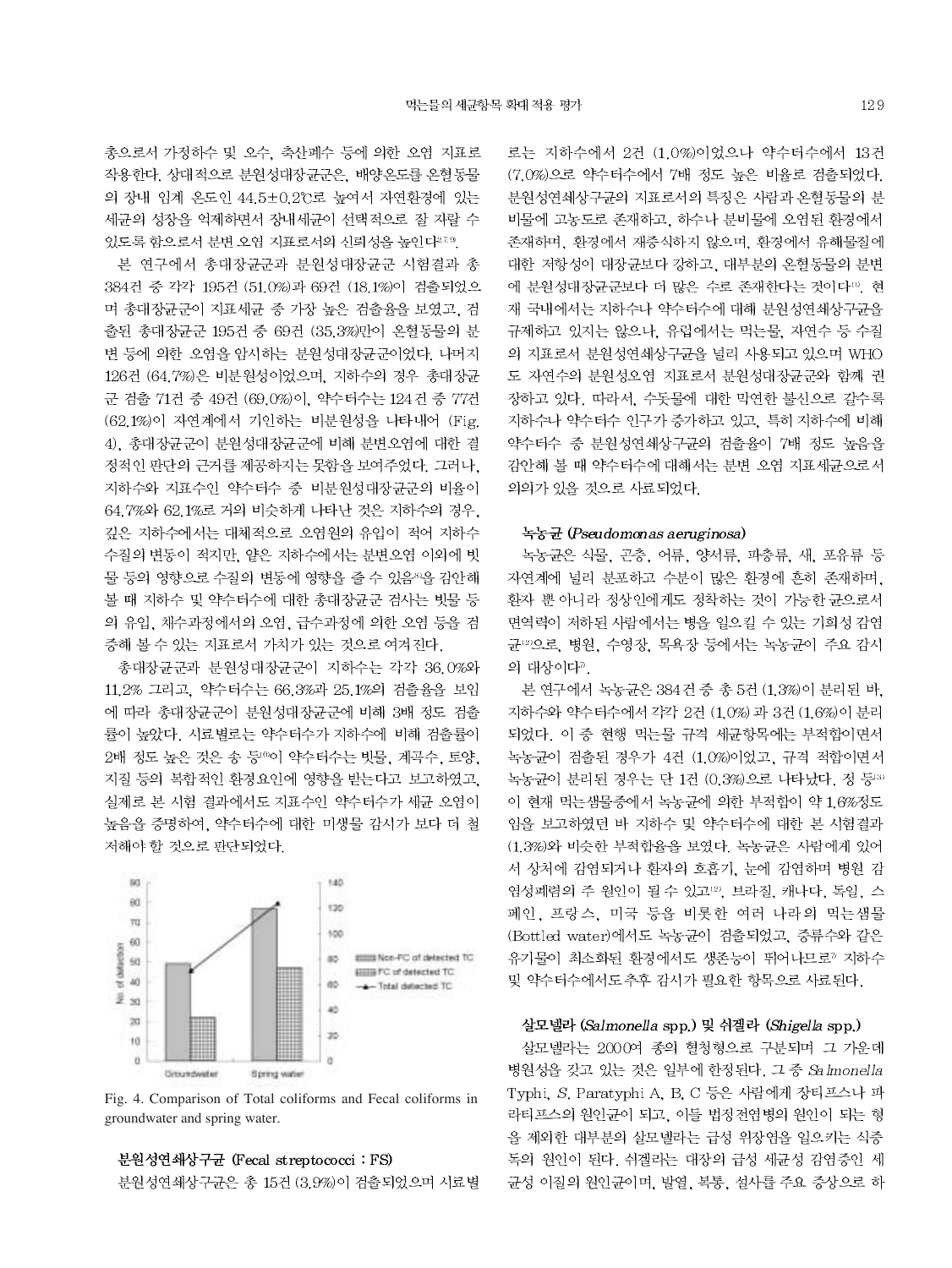며, 중증인 경우 농점상 혈변을 야기한다. 세계 전 지역에서 발 생되며 소량의 세균으로도 감염이 성립된다<sup>80</sup>

본 연구에서는 지하수나 약수터수에서 살모넬라 및 쉬겔라 모두 불검출로 나타났으나, 오염사고 발생시에는 대량의 집단 발병으로 이어질 수 있으므로 지속적인 감시가 필요하다고 판 다튀다

### 세균의 분리 특성

### 총대장균군 (Total coliforms)

총대장균군의 종 조성을 알아보기 위해 4월부터 9월에 걸쳐 총대장균군 검출 총 195건 중 94건 (지하수 34건, 약수터수 60건)에 대해 분리 동정한 결과 Table 4와 같았다. E. coli. Enterobacter속, Klebsiella속이 각각 전체 분리균의 31.9%, 25.5%, 20.2%를 차지하여 우전종으로 나타났고, Serratia속 이 16.0%를 차지하였고 그 외 Citrobacter freundii. Kluyvera 쇽, Hafnia alvei가 각각 3.2%, 2.1%, 1.1%로 나 타났다. 그리고, 지하수인 경우 E. coli와 Klebsiella속, Enterobacter속이 각각 26.5%, 29.4%, 20.6% 순이었으며, 약수터수는 E. coli, Enterobacter속, Klebsiella속 순으로 각각 35.0%, 28.3%, 15.0%로 나타나 지하수의 결과와는 약 간 차이를 보였다. 이 결과는 함 등40 1997년 6월과 7월에 서울지역 옹달샘 유래 대장균군 112주와 지하수 유래 대장균 군 24주를 분리 동정한 결과, 총 23개 종이 나타났으며 그 중

대표적인 종류로서 Escherichia속이 28.6%, Klebsiella속이 23.5%, Enterobacter속이 22.1%, Serratia속이 14.0%, Citrobacter속이 4.4%, Kluyvera속이 3.0% 그리고 기타 속 이 4.4%로 나타났다고 하여 본 시험결과와 대체적으로 비슷하 게 나타났다. 그러나, 박 등 이 구의 상수원수에서 Enterobacter agglomerans가 75%. 이 밖에 Serratia plymuthica, Enterobacter cloacae 등 5개종이 검출되었다 고 보고하였고, 장 등<sup>40</sup>이 서울지역 수도권 상수원수에서 Enterobacter, Klebsiella가 31.6%, 23.7%를 차지하고 그 외 Citrobater freundii, E. coli 가 각각 16.0%, 7.0%등이 분리되었다는 보고와는 차이를 보였다.

총대장균군에 속하는 세균 중에서 Escherichia coli. Klebsiella pneumoniae는 분변유래균이지만, 기타 Klebsiella속, Enterobacter속은 분변 및 자연계에 모두 존 재하는 중간형이고, Serratia속, Citrobater freundii, Hafnia alvei는 식물, 토양, 물 등에서 유래하는 자연환경형 균으로 알려져 있다<sup>10, 11</sup>. 본 연구에서도 동정된 총대장균군 중 분변유래 균주인 E. coli와 Klebsiella pneumoniae가 차지 하는 백분율이 31.9%와 10.6%로 실제로 검출된 총대장균군의 42.5%가 분변오염과 관련이 있는 것으로 나타났다 (Fig. 5).

이상과 같이 총대장균군의 측정결과, 상당수 분변오염과 실제 연관이 없는 곳에서 유래하는 균종이 포함되어 이들의 검출로 인 해 실제보다 수질이 더 나쁘게 평가될 수 있음을 알 수 있었다.

Table 4. Classification data of total coliforms isolated from groundwater and spring water

|                       | No. (%) of isolates |              |            |  |  |  |
|-----------------------|---------------------|--------------|------------|--|--|--|
| Strain                | Ground water        | Spring water | Total      |  |  |  |
| Escherichia coli      | 9(26.5)             | 21(35.0)     | 30(31.9)   |  |  |  |
| Klebsiella            | 10(29.4)            | 9(15.0)      | 19(20.2)   |  |  |  |
| Kleb. pneumoniae      | 6(17.6)             | 4(6.7)       | 10(10.6)   |  |  |  |
| Kleb. oxytoca         | 2(5.9)              | 4(6.7)       | 6(6.4)     |  |  |  |
| Kleb. omithinolytica  | 1(2.9)              | 1(1.7)       | 2(2.1)     |  |  |  |
| Klesiella spp.        | 1(2.9)              | 0(0.0)       | 1(1.1)     |  |  |  |
| Enterobacter          | 7(20.6)             | 17(28.3)     | 24(25.5)   |  |  |  |
| Ent. sakazakii        | 2(5.9)              | 6(10.0)      | 8(8.5)     |  |  |  |
| Ent. cloacae          | 2(5.9)              | 4(6.7)       | 6(6.4)     |  |  |  |
| Ent. aerogenes        | 1(2.9)              | 3(5.0)       | 4(4.3)     |  |  |  |
| Ent. agglomerans      | 1(2.9)              | 3(5.0)       | 4(4.3)     |  |  |  |
| Enterobacter spp.     | 1(2.9)              | 1(1.7)       | 2(2.1)     |  |  |  |
| Serratia              | 6(17.6)             | 9(15.0)      | 15(16.0)   |  |  |  |
| Ser. liquefaciens     | 1(2.9)              | 4(6.7)       | 5(5.3)     |  |  |  |
| Ser. odorifera        | 2(5.9)              | 3(5.0)       | 5(5.3)     |  |  |  |
| Ser. marcescens       | 1(2.9)              | 1(1.7)       | 2(2.1)     |  |  |  |
| Ser. fonticola        | 1(2.9)              | 1(1.7)       | 2(2.1)     |  |  |  |
| Ser. ficaria          | 1(2.9)              | 0(0.0)       | 1(1.1)     |  |  |  |
| Citrobacter fre undii | 2(5.9)              | 1(1.7)       | 3(3.2)     |  |  |  |
| Kluyvera spp.         | 0(0.0)              | 2(3.3)       | 2(2.1)     |  |  |  |
| Hafnia alvei          | 0(0.0)              | 1(1.7)       | 1(1.1)     |  |  |  |
| Total                 | 34 (100.0)          | 60 (100.0)   | 94 (100.0) |  |  |  |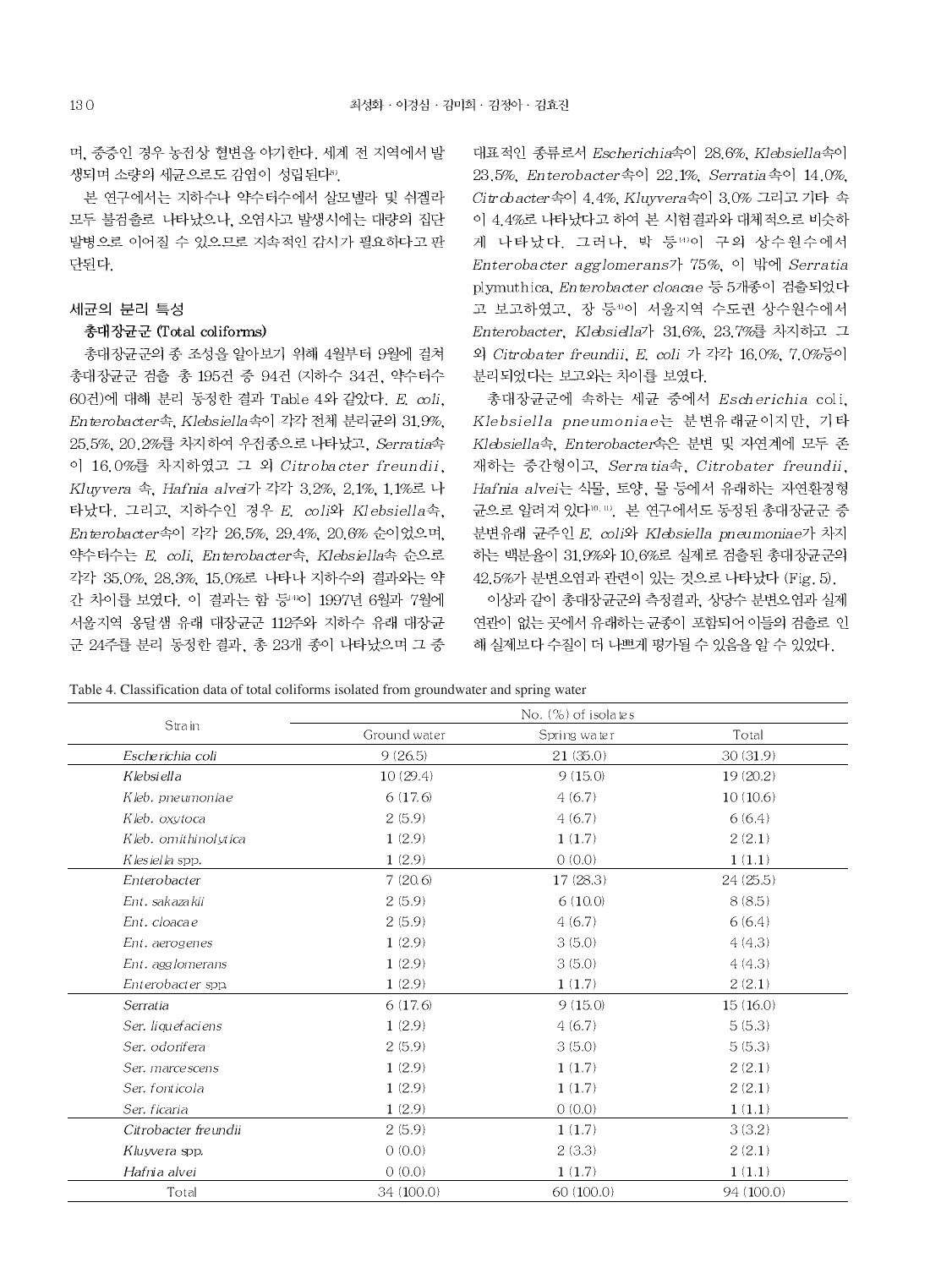

Fig. 5. Classification of origin in total coliforms isolates.

#### 분원성대장규군 (Fecal coliforms)

37℃, 젖당배지에서 성장한 총대장균군이 반드시 모두 분원 성인 것은 아니므로 배양온도를 장내세균의 임계온도인 44.5 ±0.2℃로 높여서 분원성이 아닌 것을 배제하고 대장균군과 같은 기능을 갖는 균을 분원성대장균군이라 정의하며, 이 방법 에 의해 온혈동물의 분변에서 발견되는 대장균군의 93%가 검 출된다"고 하였다. 분원성대장균군의 균종별 분포를 알아보기 위하여 분원성대장균군이 검출 된 69건 중 31건 (지하수 11건, 약수터수 20건)에 대해 균 분리 동정을 실시한 결과 E. coli의 구성비율이 80.6%로 가장 높았고, 그 다음으로 Klebsiella pneumoniae가 9.7% 이었으며 그밖에 Enterobacter sakazakii, Enterobacter cloacae, Citrobacter freundii 가 분리되었다. 지하수 및 약수터수로 구분해 본 경우에도 E. coli가 각각 81,8%와 80,0%로 비슷하게 우접하는 것으로 나 타났다 (Table 5).

이와 유사하게 장 등으은 서울지역 수도권 상수원수에서 분 원성대장균군 집락 64개를 분리 동정한 결과 E. coli의 구성비 율이 85.9%로 가장 높았고, 그 다음으로 Klebsiella pneumoniae가 7.8%이었으며, 그밖에 Citrobacter freundii, Enterobacter agglomerans, Erwinia nigrifluens, Escherichia fergusonii가 각각 1.6%씩 분리 되었다고 하였다. Clark 등®도 원수 및 다양한 단계의 처리수 에서 수집한 312개의 시료를 조사한 결과, 1139개의 분리주가 검출되었고 그 중에 E. coli의 비율은 각 시료에서 51~93% 법 위를 차지하였으며, 나머지는 주로 Klebsiella pneumoniae 로 32~40%로 나타났다고 하였다.





#### 분원성연쇄상구균 (Fecal streptococci)

분원성 연쇄상구균은 Streptococcus bovis, S. equinus, Enterococcus faecalis, E. faecium, E. avium, E. gallinarum의 종들이 있다. 이들은 Lancefield's group D 항체에 양성반응을 나타내며 모두 온혈동물의 분비물에서 분 리되었다. 분원성연쇄상구균의 서식지는 온혈동물의 소화기계 이며, 인간의 분뇨 내에 존재하는 분원성연쇄상구균의 80%가 장내연쇄상구균(Enterococcus spp.)에 속하며 이것이 인간 특이적인 지표로서 더 큰 의의가 있다".

장내연쇄상구균은 분원성연쇄상구균의 일부 그룹으로 구성 되어 Enterococcus faecalis, E. faecium, E. durans, E. gallinarium, E. avium 등을 포함한다. 장내연쇄상구균은 위락용수 혹은 수욕수 (recreational water)의 분원성 오염정 도의 결정에 중요한 지표세균이다. 해양과 담수의 수욕수에서 연구결과 수욕에 의한 장염이 직접적으로 수욕수 수질과 상관 관계가 있고 장내연쇄상구균이 가장 우수한 지표세균으로 나 타났다고 하였다<sup>®</sup>.

본 연구에서 분원성연쇄상구균의 종 조성을 알아보기 위해 총 28개의 검출 건 중 장내연쇄상구균만 총 15건 (지하수 2건, 약수터수 13건)을 분리 동정하였으며, Table 6에서 보는 바와 같이 Ent faecium과 Ent durans가 각각 40.0%로 가장 높 은 비율을 나타내었고. Ent. faecalis와 기타 Enterococcus 속이 각각 13.3%, 6.7%를 차지하였다. 이는 장 등<sup>4)</sup> 이 서울시 상수 원수에서 분리한 분원성연쇄상구균에 대한 종 동정 결과. 장내연쇄상구균만이 분리되어 Ent faecium과 Ent durans 가 전체 56%를 차지하고, Ent faecalis와 Ent avium이 각

Table 5. Classification data of fecal coliforms isolated from groundwater and spring water

| $\mathbb{N}_{\mathcal{O}}$ , $(\%)$ of isolates |           |
|-------------------------------------------------|-----------|
|                                                 |           |
| Ground water<br>Spring water                    | Total     |
| 9(81.8)<br>16(80.0)                             | 25(80.6)  |
| 1(9.1)<br>2(10,0)                               | 3(9.7)    |
| 0(0.0)<br>2(10,0)                               | 2(6.5)    |
| 0(0.0)<br>1(5.0)                                | 1(3.2)    |
| 0(0.0)<br>1(5.0)                                | 1(3.2)    |
| 1(9.1)<br>O(0.0)                                | 1(3.2)    |
| 11(100.0)<br>20(100.0)                          | 31(100.0) |
|                                                 |           |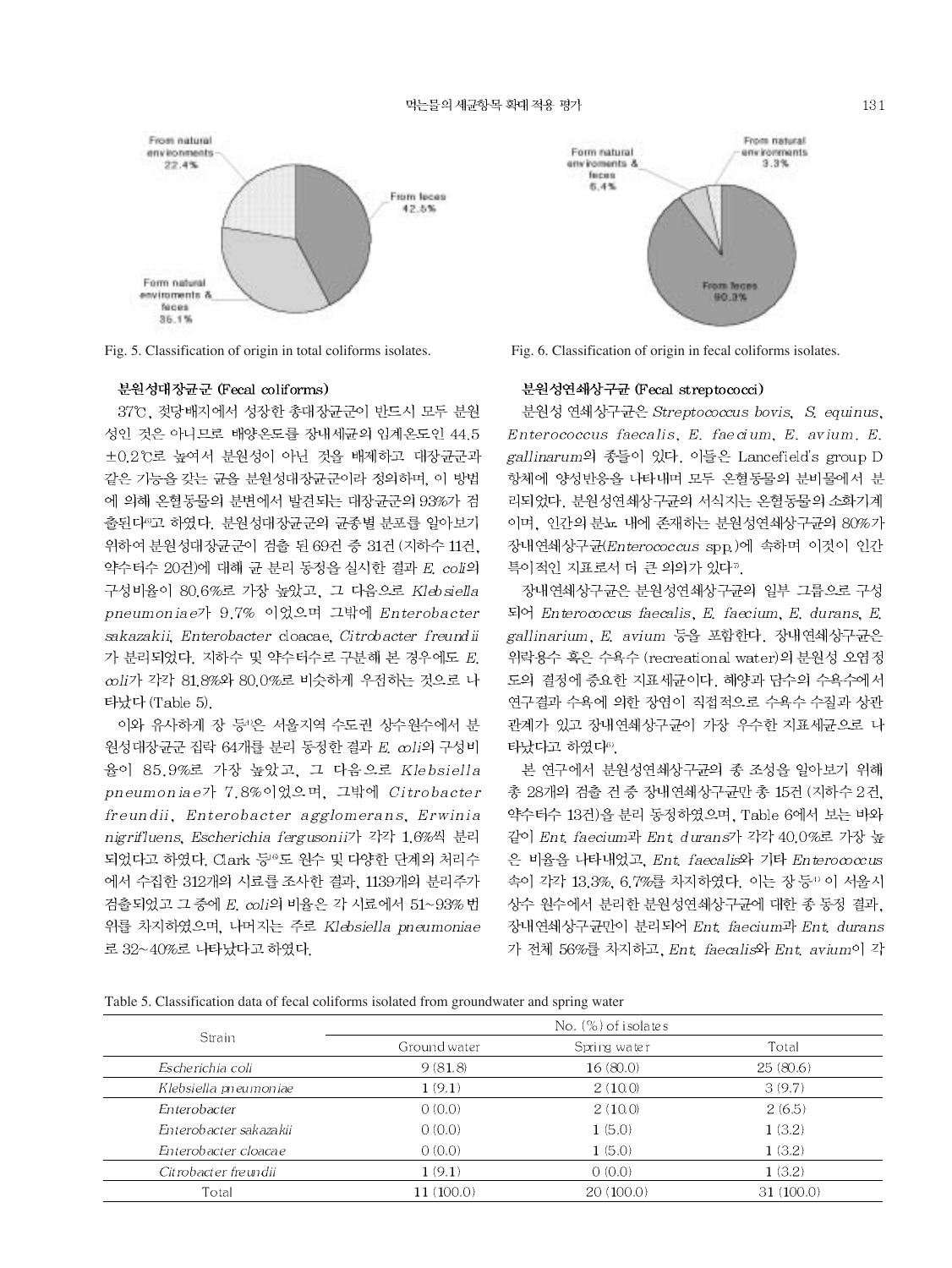No. (%) of isolates Strain Ground water Spring water Total Enterococcs faecium  $1(50,0)$  $5(38.5)$ 6 (40.0)  $1(50,0)$ Enterococcs durans  $5(38.5)$  $6(40.0)$ Enterococcs faecalis  $0(0.0)$  $2(15.4)$  $2(13,3)$ Enterobacter spp.  $0(0.0)$  $1(7.6)$  $1(6.7)$ Total  $2(100.0)$  $13(100.0)$ 15 (100.0)

Table 6. Identification result of fecal streptococcus isolated from groundwater and spring water

|  |  |  | Table 7. Percent relationship of coliforms from groundwater and spring water |
|--|--|--|------------------------------------------------------------------------------|
|  |  |  |                                                                              |
|  |  |  |                                                                              |
|  |  |  |                                                                              |

| EC ITC<br>7O I<br>$\sim$ | $E.$ coli/TC $(\%)$ | $E.$ coli/FC $(\%)$ |  |
|--------------------------|---------------------|---------------------|--|
| 35.                      | -01.1               | 80.6                |  |

<sup>11</sup> FC: tecal coliforms, TC: total coliforms

각 17%와 12%를 차지한 것으로 보고한 것과 유사하였다.

한편. 먹는물수질오염공정시험법상의 파이자 장구균 선택 한천배지에서 갈색의 테두리가 있는 흑갈색의 집락을 형성한 유사 집락 13건에 대해서는 동정한 결과, 분원성연쇄상구균이 아닌 Aerococcus viridans, Lactococcus lactis, Leuconostoc spp. 등의 기타 유산균 종들이 분리되어, Standard method에서 장내연쇄상구균은 6.5% 염분도와 pH 9.6. 그리고 10℃와 45℃ 성장능을 가진다고 하여 추가 시 험을 실시한 결과 장내연쇄상구균 이외의 종 등은 배제되는 것 을 확인할 수 있었으므로, 먹는물수질오염공정시험법 상에 분 원성연쇄상구균에 대한 확인시험 과정 추가에 대한 검토가 필 요하다고 사료되었다.

#### 분변지표세균 간 특성 비교

### 대장균군 그룹 [총대장균군, 분원성대장균군, 대장균]

총대장균군(total coliforms)과 분원성대장균군(fecal coliforms). 그리고 대장균(E. coli)은 미생물의 분류상 구분 이라기 보다는 검사방법에 의하여 구분되는 특징을 갖는다. 대 장균은 분원성대장균군에 포함되고 분원성대장균군군은 총대 장균군에 포함된다. 대장균은 단일종의 세균으로 인간이나 온 혈동물의 장내 우점을 이루는 통성혐기성세균으로 사람의 분 변에 10°/g가량 분포하여, 분변 오염에 대한 특이성이 가장 높 아 가장 신뢰할 수 있는 분원성 오염 지표이다".

본 연구 결과, 총대장균군 검출 건 중 35.4% 만이 분원성대 장균군이었고, 총대장균군 중 31.9% 만이 대장균이었으며, 분 원성대장균군 중 80.6%가 대장균으로 나타났던 바 (Table 7). 분변오염의 지표로서 분원성대장균군이 총대장균군에 비해 결 정적인 판단의 근거를 제공하는 것으로 판단되었다.

### 분원성대장균군과 분원성연쇄상구균

지하수 및 약수터수 총 384건에 대한 분원성대장균군 검출 은 총 69건 (18.1%)이었던데 반해, 분원성연쇄상구균은 총 15 건 (3.9%)이 검출되었다. 그 중 분원성대장균군 및 분원성연쇄 상구균이 모두 검출인 경우는 4건 (지하수 1건, 약수터수 3건) 뿐이었으며, 나머지 11건 (지하수 1건, 약수터수 10건)은 분원 성대장균군은 불검출이면서 분원성연쇄상구균은 검출인 것으 로 나타났다. 따라서, 지하수는 전체 건수 대비 0.5%, 약수터 수는 5.3%가 분원성연쇄상구균은 검출이면서 분원성대장균군 은 검출되지 않았으므로, 약수터수에 대해서는 분원성연쇄상 구균이 분원성대장균군과 함께 분변오염지표세균으로서 보충 적인 정보를 제공할 수 있을 것으로 보여진다.



Fig. 7. Comparison of the detected fecal coliforms and fecal streptococci in groundwater and spring water.

론 결

본 연구는 부산시민 다수가 이용하는 민방위비상급수시설 등의 지하수 및 약수터수를 중심으로 4월부터 9월에 걸쳐 현 재 먹는물 수질 규격 기준에서 규정하고 있는 일반세균, 총대 장균군 및 분원성대장균군 항목과 아울러, 외국의 현행 수질기 준 항목이나 수인성질병과 관련하여 문제가 예상되는 항목인 분원성연쇄상구균, 녹농균, 살모넬라 및 쉬겔라에 대한 분리 현황 및 그 구성 종을 파악하였으며, 지표세균간의 특성 비교 및 수질기준 확대 적용 필요성에 대하여 고찰하였다.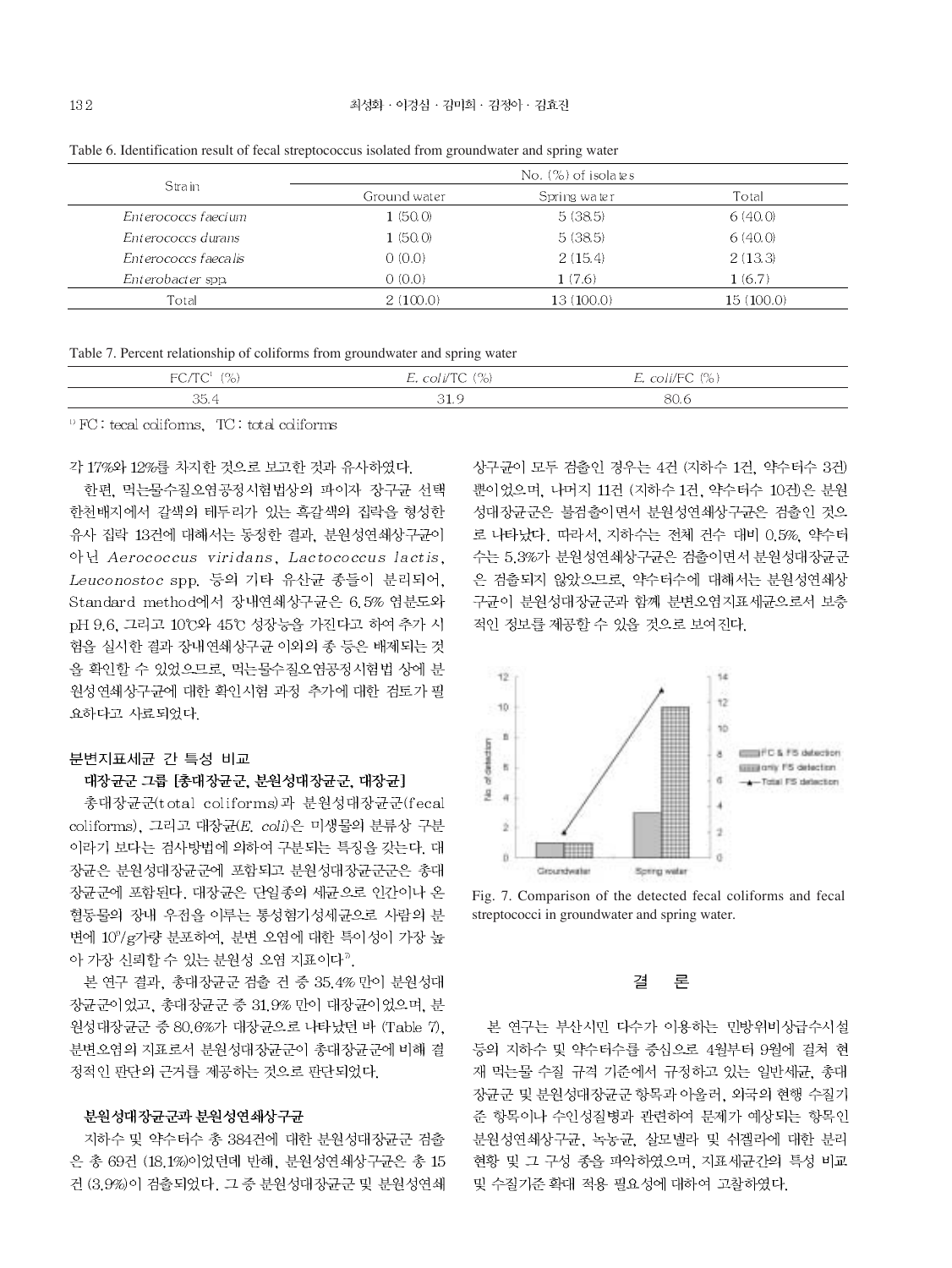1. 먹는물 수질에 대한 지표미생물을 평가하기 위해 부산시 내 먹는물 384건 (지하수 197건, 약수터수 187건)에 대해서 일반세균, 총대장균군, 분원성대장균군, 분원성연쇄상구균, 녹 농균, 살모넬라 및 쉬겔라에 대한 시험 결과 총대장균군의 검 출율이 51.0%로 가장 높게 나타났으며, 분원성대장균은 18.1%, 일반세균이 8.9%, 그 외 분원성연쇄상구균, 녹농균이 3.9%, 1.3% 순이었고, 살모넬라, 쉬겔라는 모두 불검출이었 다. 지하수와 약수터수를 구분하여 보았을 때. 일반세균 (9.6%, 8.0%)과 녹농균 (1.0%, 1.6%)은 비슷한 검출율을 나타 내었으나, 총대장균군은 지하수와 약수터수에서 각각 36.0% 와 66.3%. 분원성대장균군은 11.2%와 25.1%. 분원성연쇄상 구균은 1,0%와 7,0%로 나타나, 지하수에 비해 약수터수의 세 균 검출율이 2~7배 정도 더 높은 것으로 나타난 것으로 보아, 지하수에 비해 지표수인 약수터수에 대한 세균 관리가 보다 더 철저해야 할 것으로 사료되었다.

2. 검출된 총대장균군 94건을 분리 동정한 결과 E. coli, Enterobacter속, Klebsiella속이 각각 전체 분리균의 31.9%, 25.5%, 20.2%를 차지하여 우점종으로 나타났고, Serratia속 이 16.0%를 차지하였고 그 외 Citrobacter freundii. Kluyvera속, Hafnia alvei 가 각각 3.2%, 2.1%, 1.1%로 나 타났다. 분원성대장균군 31건에 대해서는 E. coli가 80.6%로 가장 높았고, Klebsiella pneumoniae가 9.7%, 그 외 Enterobacter sakazakii, Enterobacter cloacae, Citrobacter freundii가 각각 3.2% 순으로 나타났다. 분원성 연쇄상구균 15건은 Ent. faecium과 Ent. durans가 각각 40.0%로 가장 높은 비율을 나타내었고, Ent faeacalis와 그 외 Enterococcus속이 각각 13.3%, 6.7%를 차지하였다.

3. 분원성대장균군은 총 384건 중 69건(18.1%), 분원성연쇄 상구균은 15건(3.9%)이 검출되었다. 검출된 분원성대장균군 중 순수 분변지표세균인 E. coli가 그 중 80.6%를 차지한 것으로 보아, 전체적으로 분원성대장균군이 분원성연쇄상구균에 비해 분변에 대한 지표특이성이 훨씬 높은 것으로 나타났다. 그러나, 분원성연쇄상구균 검출 15건 중 11건은 분원성대장균군은 불검 출이면서 분원성연쇄상구균은 검출된 것으로 나타났으며, 이 중 지하수는 1건으로 전체 건수 대비 0.5%를, 약수터수는 10건 으로 5.3%를 차지하였다. 따라서, 약수터수에 대해서는 분원성 연쇄상구균이 분원성대장균군과 함께 분변오염지표세균으로서 보충적인 정보를 제공할 수 있을 것으로 보여진다.

4. 녹농균은 전체 384건 중 총 5건이 분리되어 1.3%의 분리 율을 보였으며, 그 중 현행 먹는물 규격 세균항목에는 적합했 으나 녹농균이 분리된 경우는 단 1건 (0.3%)으로 낮은 분리율 을 보였다.

이상의 결과로 볼 때, 먹는물에 대해서는 분원성대장균군이

분원성연쇄상구균에 비해 분변에 대한 지표 특이성이 훨씬 높 은 것으로 나타나. 현행 먹는물 수질기준의 분원성대장균군이 분변 지표 항목임이 타당하다고 보여진다. 그러나, 약수터수 의 경우 분원성연쇄상구균 항목을 분변지표세균으로 확대 적 용할 필요성이 있는 것으로 판단되었다. 또한, 기회감염균인 녹농균은 비교적 낮은 분리율을 보였으며, 살모넬라 및 쉬겔 라균은 모두 불검출이었으나 오염사고 발생 시에는 대량의 집 단 발병으로 이어질 수 있으므로, 녹농균, 살모넬라 및 쉬겔 라균은 먹는물 감시항목으로 두는 것이 타당하다고 사료 되었다.

### 참 고 문 헌

- 1. WHO. World Health Organization Home Page. who.int. Water, sanitation and hygiene links to health November 2004.
- 2. 서울시상수도사업본부, "상수도계통에서 세균검사 강화방 안 연구", 수도기술연구집(1999)
- 3. 환경부, 환경부령 제122호, 먹는물수질기준및검사등에관한 규칙(2002)
- 4. 장현정. 이용욱. "상수원 수질관리를 위한 분변오염 지표세 균에 관한 연구", 한국환경위생학회지, 29(1), 19 ~ 27(2003)
- 5. 환경부. 환경부 고시 제2002-91호. 먹는물수질공정시험법  $(2002)$
- 6. APHA-AWWA-APCF. Standard Method for the Examination of Water and Wastewater, 20th ed., APHA, Washington, D.C(1998)
- 7. 정현미, "먹는물 및 먹는샘물의 미생물 검사", 경희대학교 지구환경연구소 지구환경논문집, 9(1), 71-87(1998)
- 8. 박석기, 안승구, 엄석원, 먹는물의 수질관리, 동화기술, pp.195~207(1998)
- 9. 정팔진, 곽동희, 권영호, "먹는물의 세균학적 안전성 평가". 대한환경공학회지, 19(4), 521~528(1997)
- 10. 송희봉, 김남연, 정동숙, 이영주, 전현숙, "대구 달비약수 터의 수질과 영향인자", 대한환경공학회지, 25(12), 1570  $~1577(2003)$
- 11. Krieg, N. R., and Holt, J.G., Bergey's manual of systematic bacteriology, Williams and Wilkins, Baltimore, pp.498~506(1984)
- 12. Jawetz, Melnick, Adelgerg's, Medical Microbiology, 21th ed. Appleton & Lange(1999)
- 13. 정현미, 김동빈, 조일형, 윤승모, 류재근, "수질지표로서의 녹농균의 검사방법 개선에 관한 연구", 한국수질보전학회 추계학술발표회 논문초록집 pp.189~192(1997)
- 14. 함희진, 안미진, 박석기, "식수에서 분리한 대장균군의 생 화학적 성상에 의한 균종별 분포", 식품위생안전성학회지,